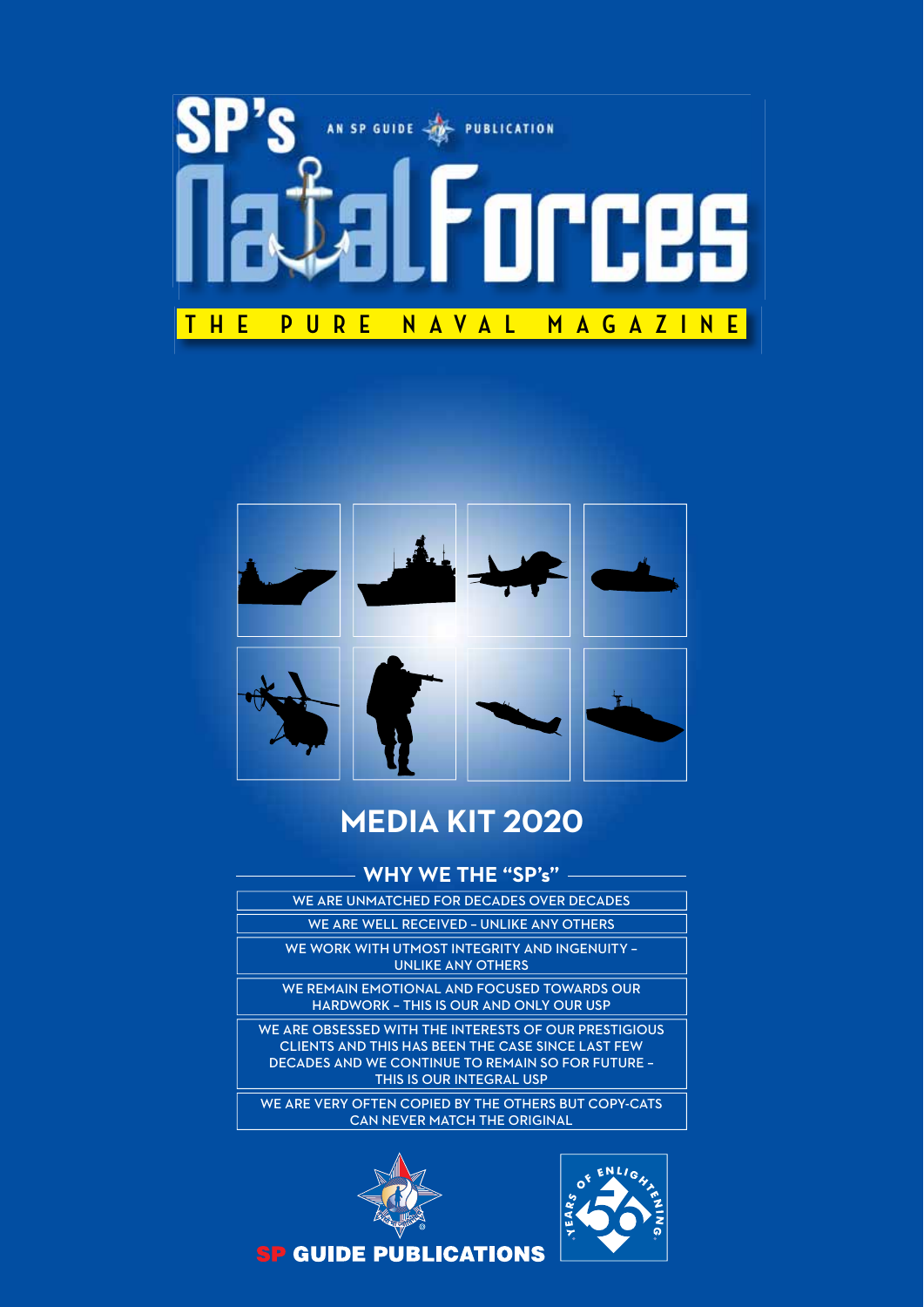

# **oUr maGaZine**

### *SP's Naval Forces*  **The Pure Naval Magazine**

*SP's Naval Forces* was conceptualised as there was no magazine solely dedicated to Navy in Asia. Within days of its launch, *SP's Naval Forces* became a preferred read amongst the top brass in Indian Navy and Ministry of Defence. The contents written by noted defence writers from India and abroad covered varied topics, including the latest global developments in weapon systems and technologies, and security issues. The editorial thrust of the journal, largely India-centric to begin with expanded with every subsequent issue.

The bi-monthly (6 issues a year) magazine quickly established itself and earned wide acclaim for its extensive updates, incisive analysis, diverse perspectives on contemporary issues, in-depth interviews and expert views. Having carved a niche for itself, the magazine has earned itself a coveted position, the publication is now all geared up for an accelerated pace of growth.



**In a country like India with limited support from the industry and market, initiating 50 years ago (in 1964) publishing magazines relating to Army, Navy and Aviation sectors without any interruption is a commendable job on the part of SP Guide Publications. By this, SP Guide Publications has established the fact that continuing quality work in any field would result in success.**

**— narendra modi, Hon'ble prime minister of india**

### *SP's Naval Forces reaches the largest selection of key players in policy and decision making on naval matters*

## **perspective**

With the overall economic development in the Asia-Pacific region, India has been spurred to build a navy which is not confined only to coastal defence. Like most of the countries in Asia, India is critically dependent on seas for trade. Also, after the agreement on Law of the Seas, maritime interests such as Exclusive Economic Zone, Continental Shelf, etc., and the right to economic exploitation of these assets have imposed enormous responsibility on the

Navy to guard these interests.

Also, India is confronted with a number of maritime challenges and need to re-evaluate the threat perceptions and defence strategies which, in turn, are leading to fundamental doctrinal changes. It is against the above backdrop that India is acquiring a navy for sea power and force projection that is commensurate to their requirements and leading the current drive toward modernisation of Naval forces.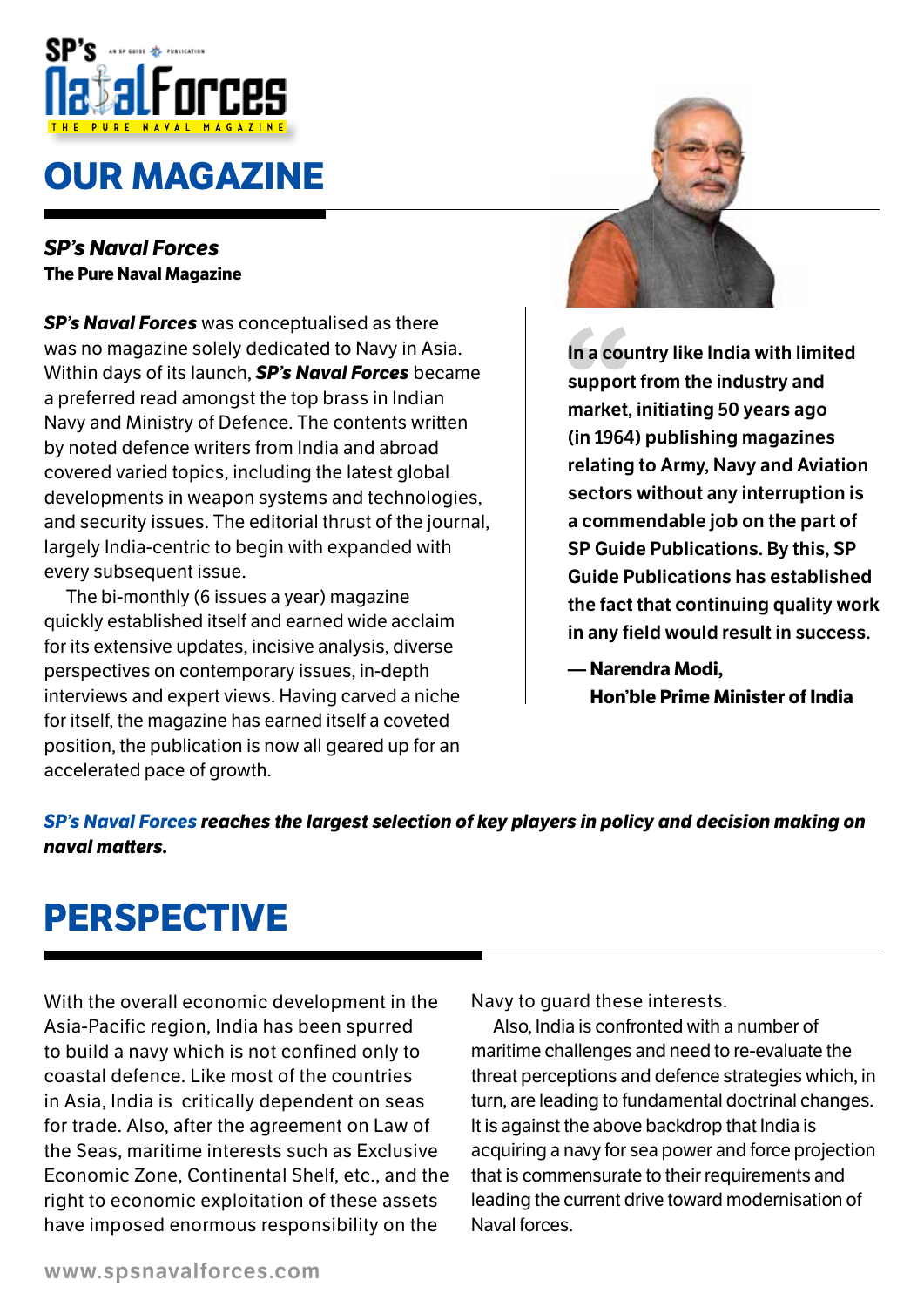

#### **INDIA – ONE OF THE LARGEST NAVAL MARKET IN THE WORLD**

Induction of new assets are progressing in consonance with the Indian Navy's perspective plans. Multiple ships are under construction in Indian shipyards so that the war-fighting capability of the Navy's surface fleet is augmented. Work on Indigenous Aircraft Carriers, is progressing well. Offshore Patrol Vessels, Survey Vessels, Shallow Water Anti-Submarine Warfare Craft and Diving Support Vessels are in various stages of procurement. Modernisation of the submarine arm is also well underway. Measures are also underway to bolster the aviation arm of the Navy by induction of new fighters, surveillance aircraft and ship-borne helicopters.

Policy reforms by the Government, such as the Strategic Partnership Model and the Technology Development Fund, have emerged as catalysts for Indian Navy's goal of selfreliance. Indigenous development of sensor suites such as Next Generation SONAR, Combat Management System and Torpedo Fire Control System are encouraging. Projects worth about  $\bar{\tau}$ 40,000 crore for participation by private shipyards are ongoing.

The coastal security market is also on track for an expected double digit CAGR due to the increasing threat of cross border terrorism, maritime crimes, illegal immigration, drug trafficking and border disputes. In particular, the patrol ship segment is growing rapidly.

**SP's Naval Forces**, aims to fill this requirement for a dedicated source of relevant information for Naval professionals.

## **circULation & readersHip**

|                              | <b>No. of copies</b> |
|------------------------------|----------------------|
| South Asia (including India) | 7,700                |
| Industry (worldwide)         | 500                  |
| Promotion                    | 200                  |
| Stocks and Vouchers          | 100                  |
| <b>Total Circulation</b>     | 8500                 |
| <b>Readership</b>            | $1,00,000+$          |

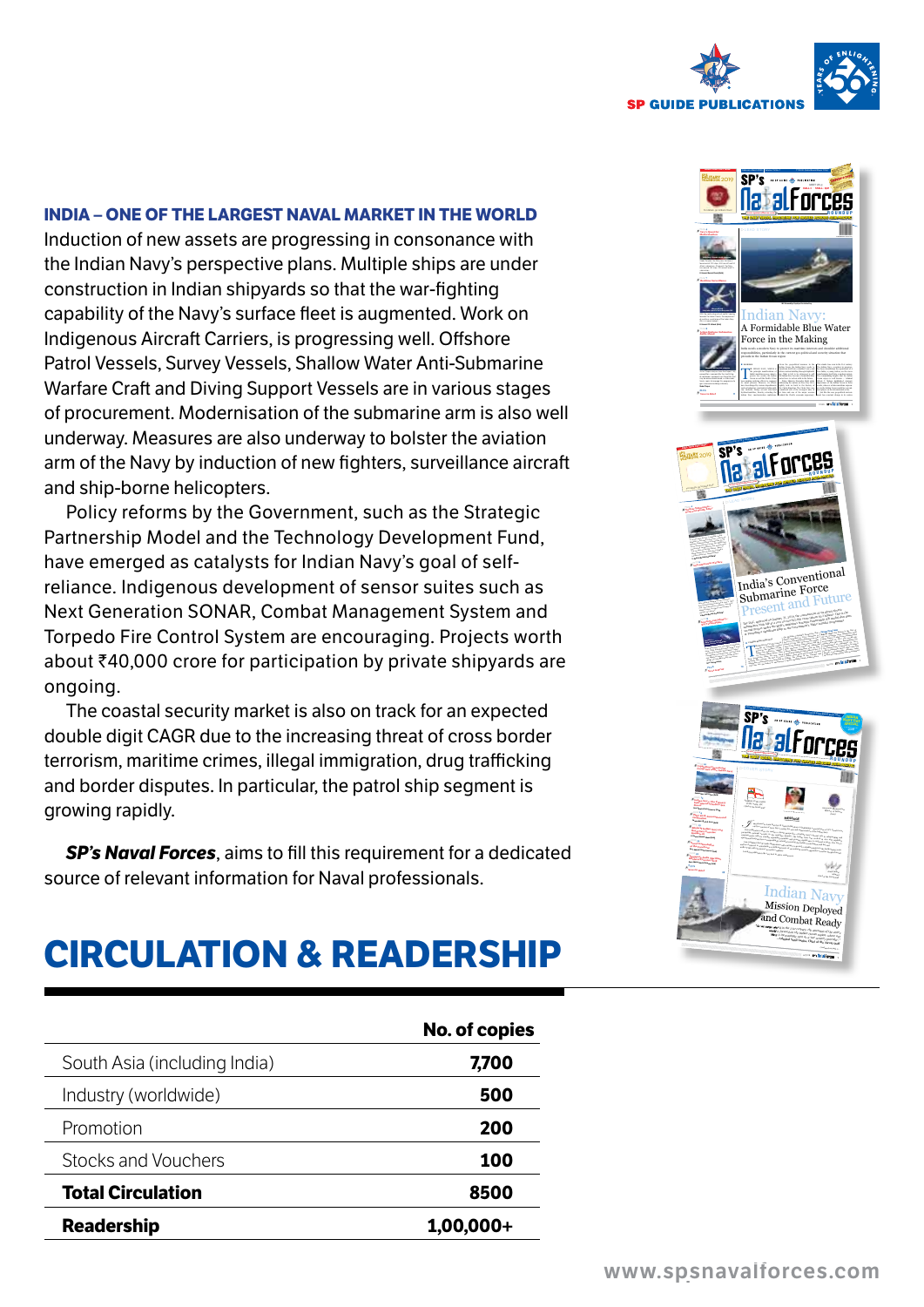

# **dimensions reference**

| <b>Format</b>                         | <b>Dimensions</b><br>(width x height in mm) | Full Page                         |                 | Full Page Double | Island           | Half Page              |                   |
|---------------------------------------|---------------------------------------------|-----------------------------------|-----------------|------------------|------------------|------------------------|-------------------|
| <b>Full Page</b>                      | 246 x 388                                   | 246 x 388                         |                 | Spread           | Page             | Vertical               |                   |
| Full Page Double Spread               | 550 x 388                                   |                                   |                 | 522 x 388        | 194.5x<br>321.5  | 127 x 388              |                   |
| <b>Island Page</b>                    | 194.5 x 321.5                               |                                   |                 |                  |                  |                        |                   |
| Half Page Vertical                    | 127 x 388                                   |                                   |                 |                  |                  |                        |                   |
| Half Page Horizontal                  | 246 x 191                                   |                                   |                 |                  | One              |                        |                   |
| Half Page Double Spread               | 246 X 388                                   |                                   |                 |                  | Eighth           |                        |                   |
| Quarter Page                          | $127 \times 165$                            | Half Page Horizontal<br>522 x 191 |                 | Quarter Page     | Page<br>127 x 97 | Earing Panel-          | <b>Back Cover</b> |
| One eighth Page                       | $127 \times 97$                             |                                   |                 |                  |                  | Front Page<br>Top Left |                   |
| Earing Panel - Front Page<br>Left Top | $75\times 60$                               |                                   |                 | 127x 165         |                  | 75 x 65                |                   |
| <b>Back Cover</b>                     | $276 \times 418$                            |                                   |                 |                  |                  |                        |                   |
| Inside 2 Spread                       | 532 x 388                                   |                                   |                 |                  |                  |                        |                   |
| Inside 2                              | $276 \times 418$                            |                                   | Inside 2 spread | Inside 2         |                  | Inside 3 Spread        |                   |
| Inside 3 Spread                       | 532 x 388                                   |                                   | 522 x 388       | 276 x 418        |                  | 522 x 388              |                   |
| Inside 3                              | $276 \times 418$                            |                                   |                 |                  |                  |                        |                   |

#### **Material Specifications**

- Only High-Resolution PDFs need to be submitt ed.
- PDFs' mode must pertain to only standard process colours, i.e. CMYK.
- $\bullet$  The PDFs should have colour identification clearly indicated outside the bleed area.
- Accurate corner and centre marks also need to appear clearly.
- Bleed advertisements to have extra trimming margin of 5mm on all the four sides.
- All salient and live matter (not intended to be cut) should be at least 15mm inside from the trim edges.
- Dimensions must correspond to the information as above.

#### **additional information**

Frequency: Bi-Monthly Paper: 90/100 gsm Super Fine Art paper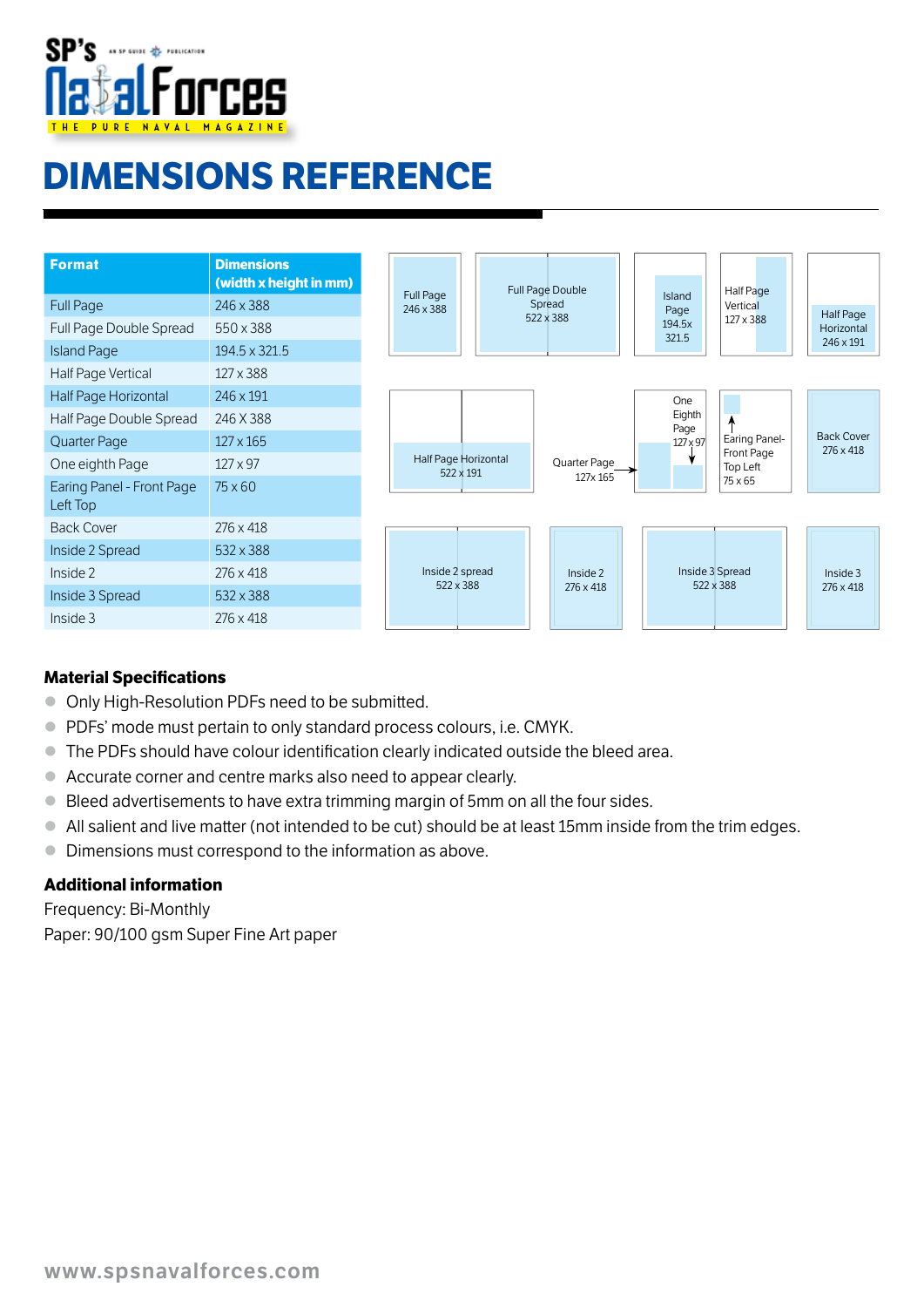

# **terms & conditions**

- Publishers reserve the right to accept or refuse any advertisement without reason or notice.
- All the advertising prices (given separately) are subject to cancellation without notice.
- Should the advertiser or its agency fail to supply the printing material by the specified dates for submission, then the Publishers reserve the right to charge the full cost of the advertisement booked.
- All production work handled by the Publishers including reproduction from complete artwork/monochrome or reduction upto the specified size will be carried out at the cost and charged to the advertisers.
- Advertising Agency Commission as per usual and acceptable norms.
- Payments should be made either through Bank Transfer or Bank Draft in favour of **SP GUIDE PUBLICATIONS PVT LTD**, India within 30 days of receipt of invoice.

# **advertisers' reference**

Concern Avrora Scientific and Production Association Arsenal Atlas Elektronik Almaz Bombardier Special Mission Aircraft Calzoni CBD Rubin Concern Agat Dassault Aviation Dassault Systemes DCNS Electrical Research and Development Association (ERDA) Elbit Systems Elettronica Embraer Eurosam Eurotorp

Fincantieri Finmeccanica Ford General Atomics General Atomics Aeronautical **Systems** Concern Granit-Electron **HDW** Honeywell Israel Aerospace Industries IAI **KRP** Larsen & Tourbo Locheed Martin Maritime Marlog MBDA Mazagon Dock Shipbuilders Navantia Naval Group

Northrop Grumman Pipavav Rafael Ratep Raytheon IDS Rheinmetall Defence Rosoboronexport Rubin Design Bureau Saab Sagem Sevreid Siemens ShinMaywa Sikorsky Textron Systems **Thales** Thyssenkrupp Marine Systems Ultra Electronics Zvyozdochka